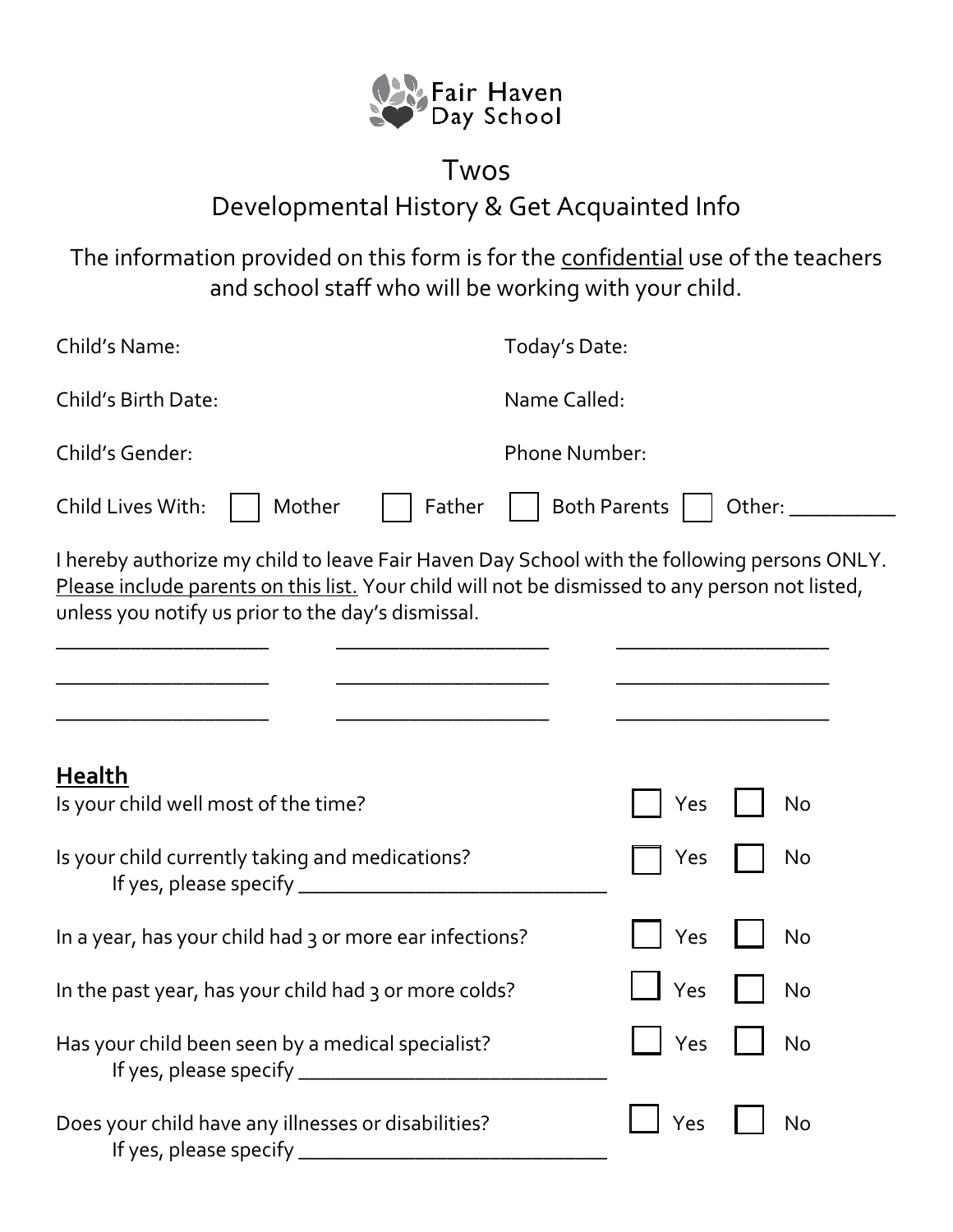| Does your child have any contagious illnesses that could impact other children or staff<br>(malaria, TB, Hepatitis A, Hepatitis B, HIV etc)?<br>If yes, please specify | Yes | No |
|------------------------------------------------------------------------------------------------------------------------------------------------------------------------|-----|----|
| Has your child been hospitalized?<br>If yes, please specify                                                                                                            | Yes | No |
| Has your child had any of the following? Please check all that are applicable.<br><b>Premature Birth</b>                                                               |     |    |
| Breathing/respiratory problems at birth                                                                                                                                |     |    |
| Birth injury or defect                                                                                                                                                 |     |    |
| Head injury                                                                                                                                                            |     |    |
| Convulsions/seizures                                                                                                                                                   |     |    |
| Allergies (eczema, hives, drugs, food, hay fever, asthma, insect stings)                                                                                               |     |    |
| Please describe any of the above items if applicable:                                                                                                                  |     |    |
|                                                                                                                                                                        |     |    |

\_\_\_\_\_\_\_\_\_\_\_\_\_\_\_\_\_\_\_\_\_\_\_\_\_\_\_\_\_\_\_\_\_\_\_\_\_\_\_\_\_\_\_\_\_\_\_\_\_\_\_\_\_\_\_\_\_\_\_\_\_\_\_\_\_\_\_\_\_\_\_\_\_\_\_\_\_\_

## **Developmental History**

How do you comfort your child?

What are your child's favorite toys?

What are your child's favorite activities?

What language is spoken at home?

| Has your child had group play experience? | $\vert$   Yes     No |  |
|-------------------------------------------|----------------------|--|
| Does your child enjoy playing alone?      | $\Box$ Yes $\Box$ No |  |
| Does your child read often?               | $\Box$ Yes $\Box$ No |  |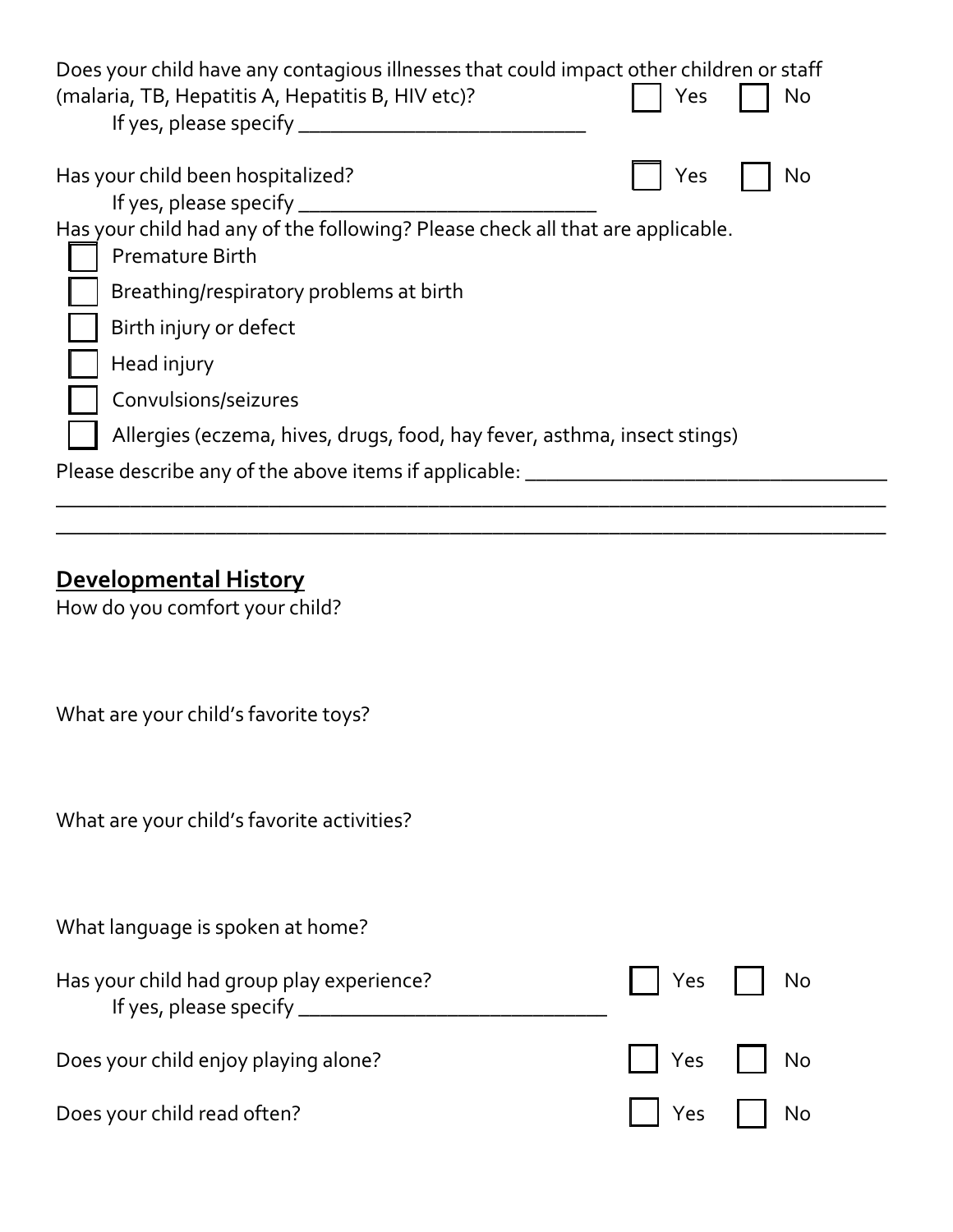| Is your child read to often?                                                                                                                                  | Yes      | No    |
|---------------------------------------------------------------------------------------------------------------------------------------------------------------|----------|-------|
|                                                                                                                                                               |          |       |
| Does your child enjoy books?                                                                                                                                  | Yes      | No    |
| Does your child attend church school?                                                                                                                         | Yes      | No    |
|                                                                                                                                                               |          |       |
|                                                                                                                                                               |          |       |
| To the best of your knowledge, does your child have any special fears?                                                                                        |          |       |
| <b>Family Information</b>                                                                                                                                     |          |       |
| Married   Separated<br>Marital status of parents                                                                                                              | Divorced | Other |
| If parents are divorced/separated, please describe custody and visitation agreement for the<br>child:                                                         |          |       |
| Others in your house:<br>Please give name, ages, and relationship                                                                                             |          |       |
| Please list any other significant person's in your child life (step families, grandparents,<br>babysitters etc.) Include names and relationship to the child. |          |       |
| With whom does the child stay when parents are away? ______                                                                                                   |          |       |
| Does your family have any pets in the home?<br>If yes, please give name and type __________                                                                   | Yes      | No    |
| What time does your child normally go to bed at night? _                                                                                                      |          |       |